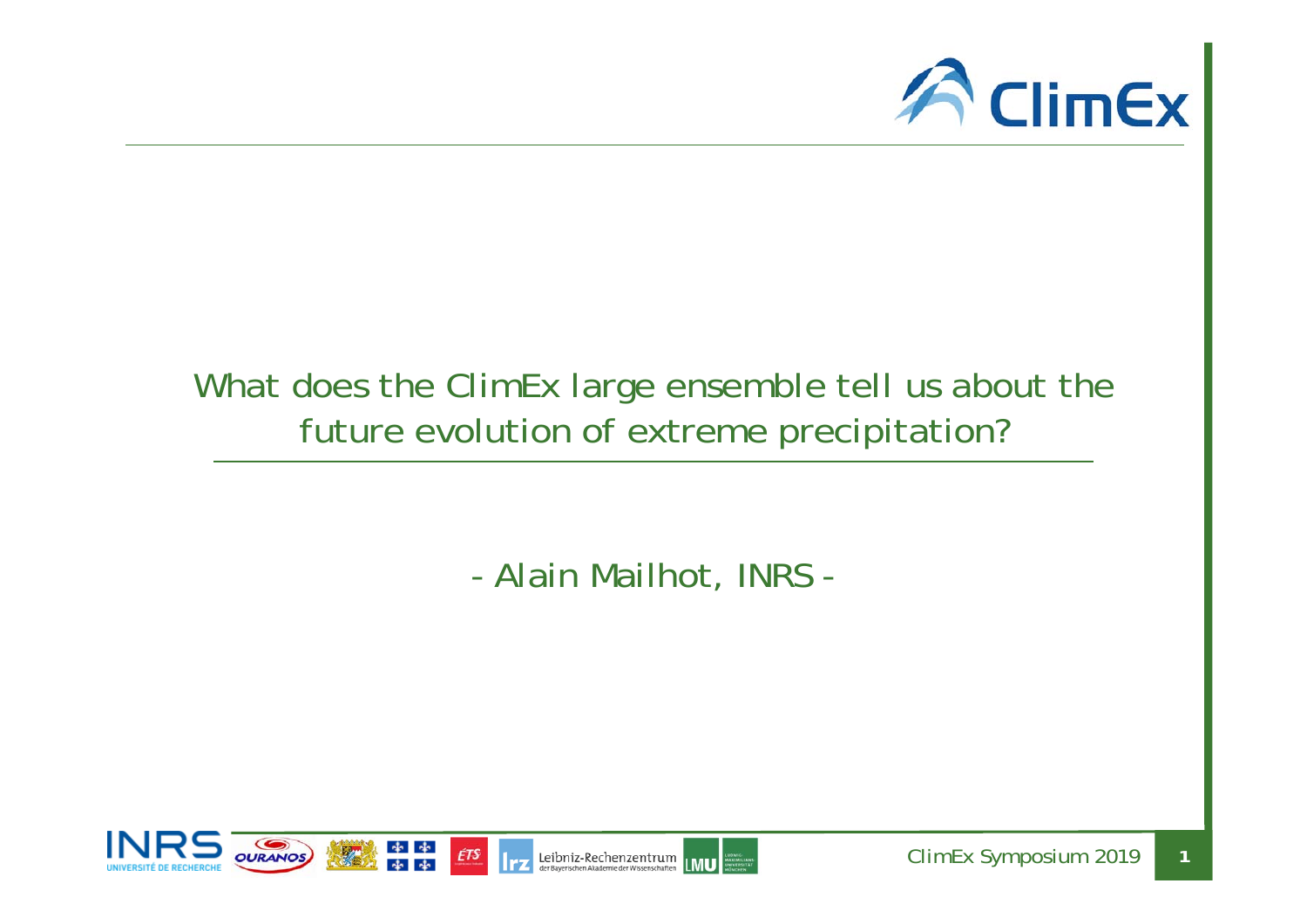# Three major issues with extreme precipitation  $\bigcap_{i=1}^{\infty}$  ClimEx

- • Large spatiotemporal variability
- $\bullet$  Available records are sparse and cover short periods
- $\bullet$  Huge changes in future extreme precipitation







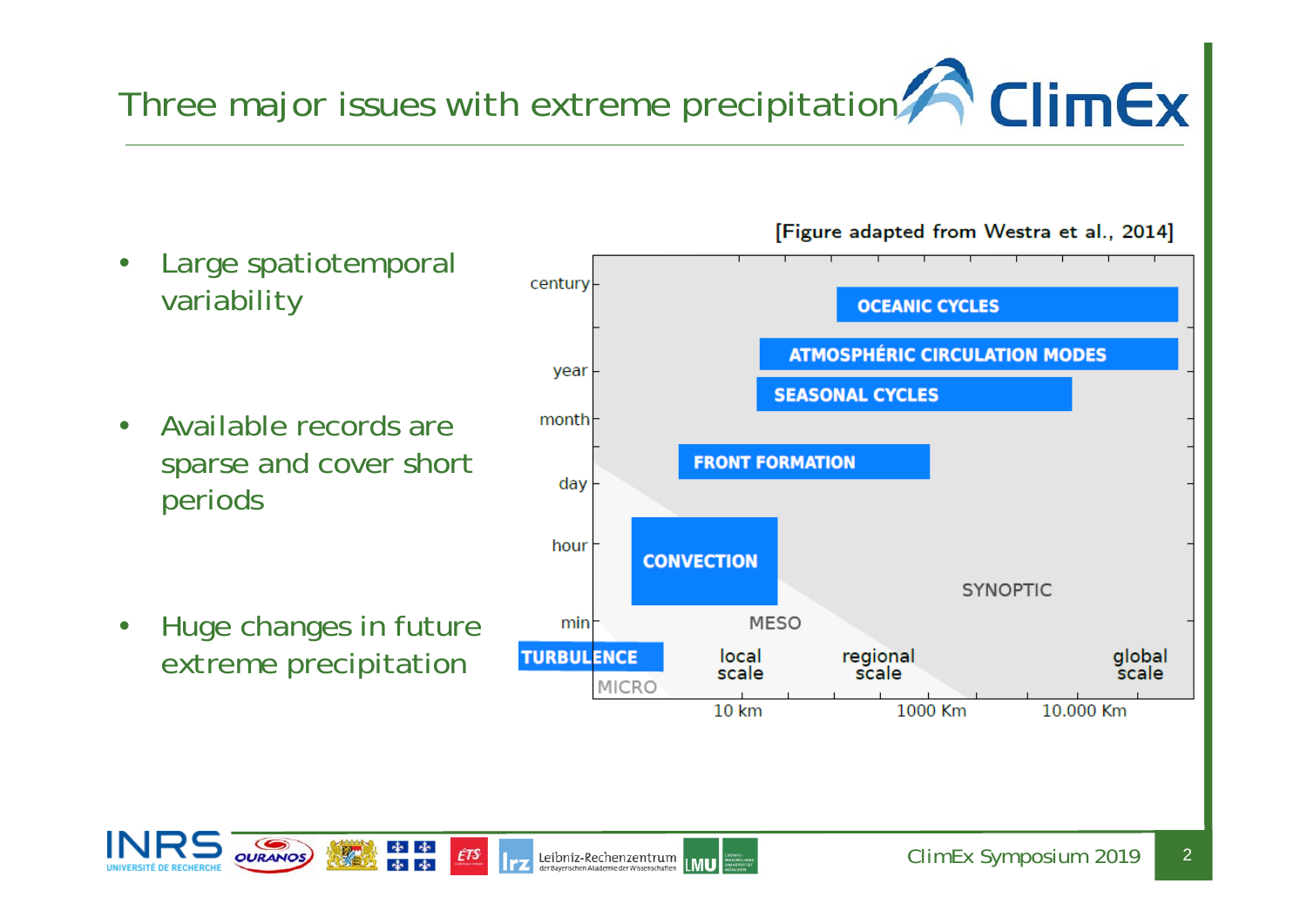How do we define extreme precipitation?



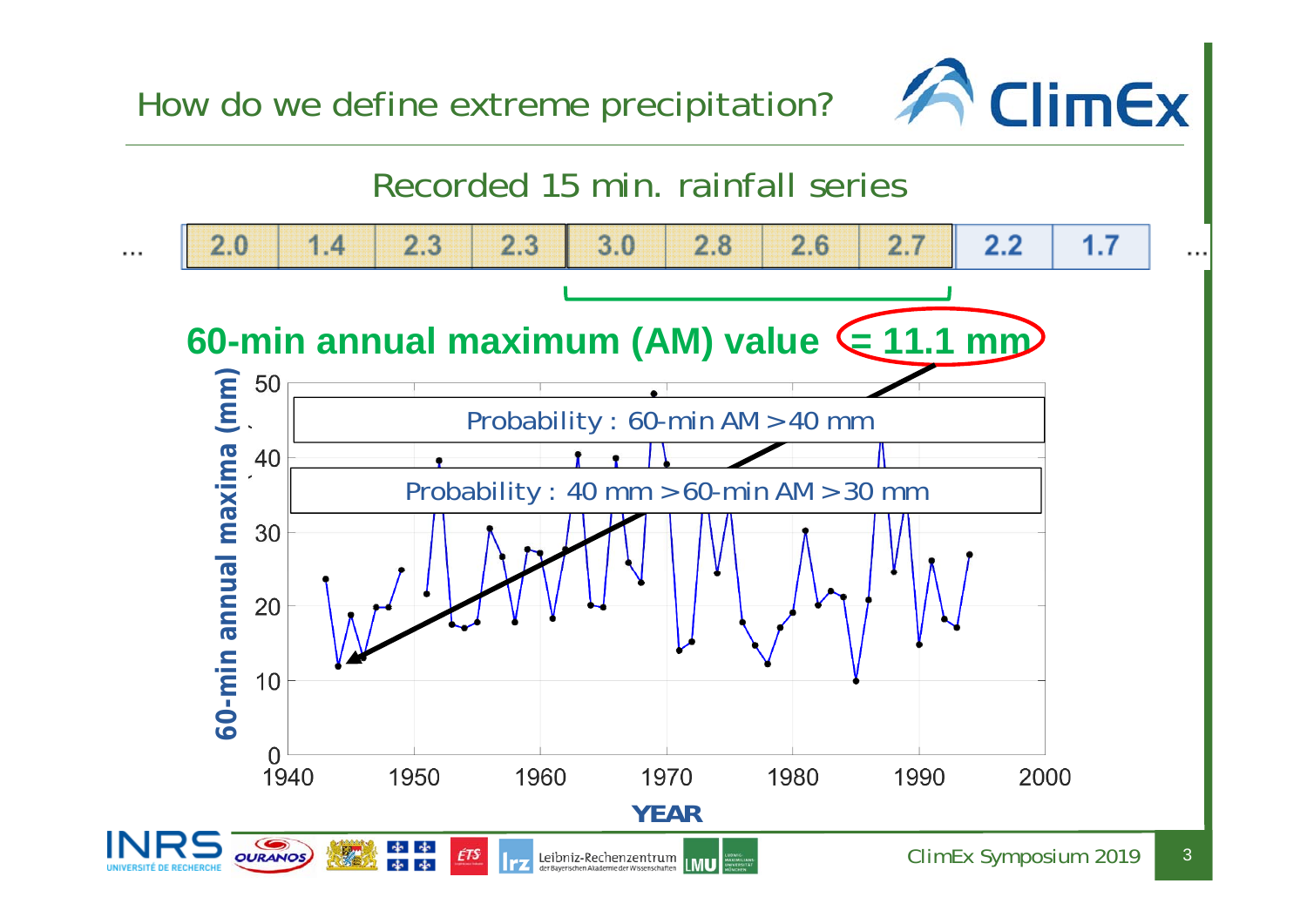## Comparison of the ClimEx reanalysis driven simulation with other datasets

**CRCMS**<br>MSWEP



60° N CMOR **WRF**  $40^{\circ}$ N 24 h<sup> $\pm$ </sup> **TEMPORAL RESOLUTION** 950-2013  $40°N$  $12 h$ 759 stations  $60°V$ 70° W  $6 h$ North American Weather Research and •simulation domain Forecasting (WRF)  $3<sub>h</sub>$ model**CRCM5 Era-Interim**  $1 h \cdot \overline{0}$ **WRF** Era-Interim driven 30 min $H$  Canadian Regional  $\bullet$ 15 min Climate Model 4 km 8 km **12 km 16 km** Point (CRCM5) scale **SPATIAL RESOLUTION** ClimEx Symposium 2019 **OURANOS** Leibniz-Rechenzentrum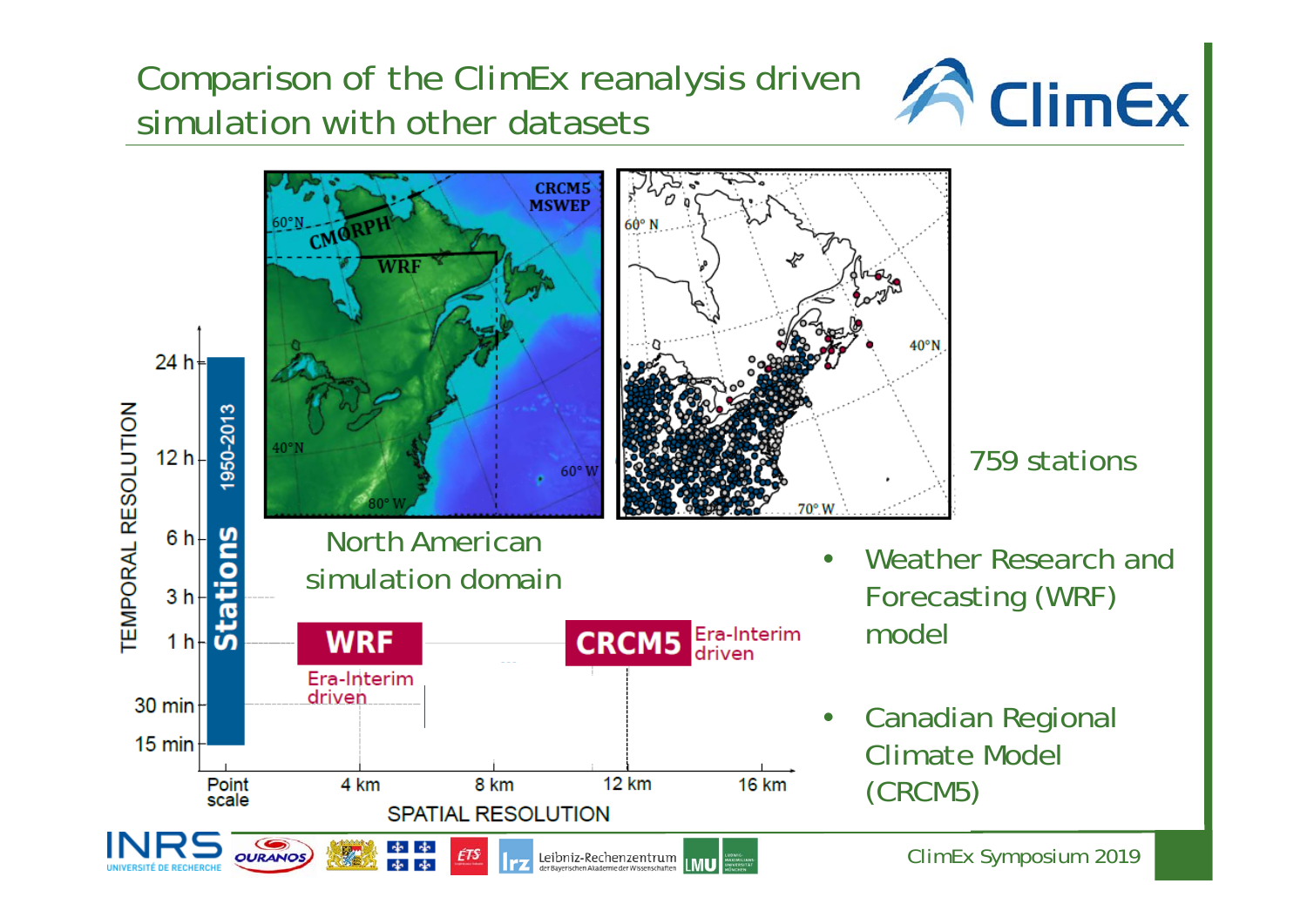Relative difference between recorded and **ClimEx** simulated 1-h 10-yr annual maxima precipitation



Overestimation of station values by ClimEx simulation

南南

Fair agreement of station values with WRF simulation

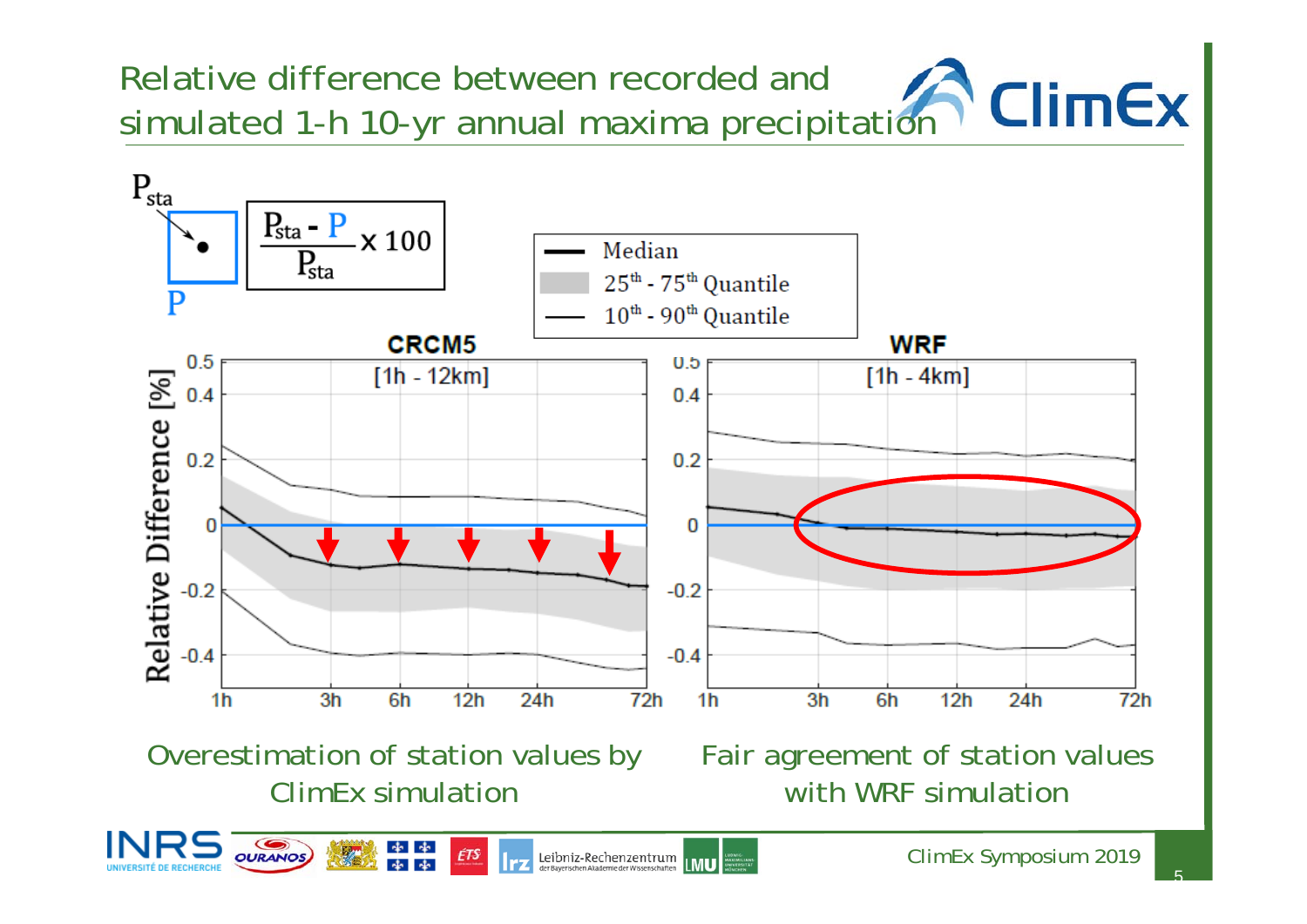

Leibniz-Rechenzentrum

**IMU**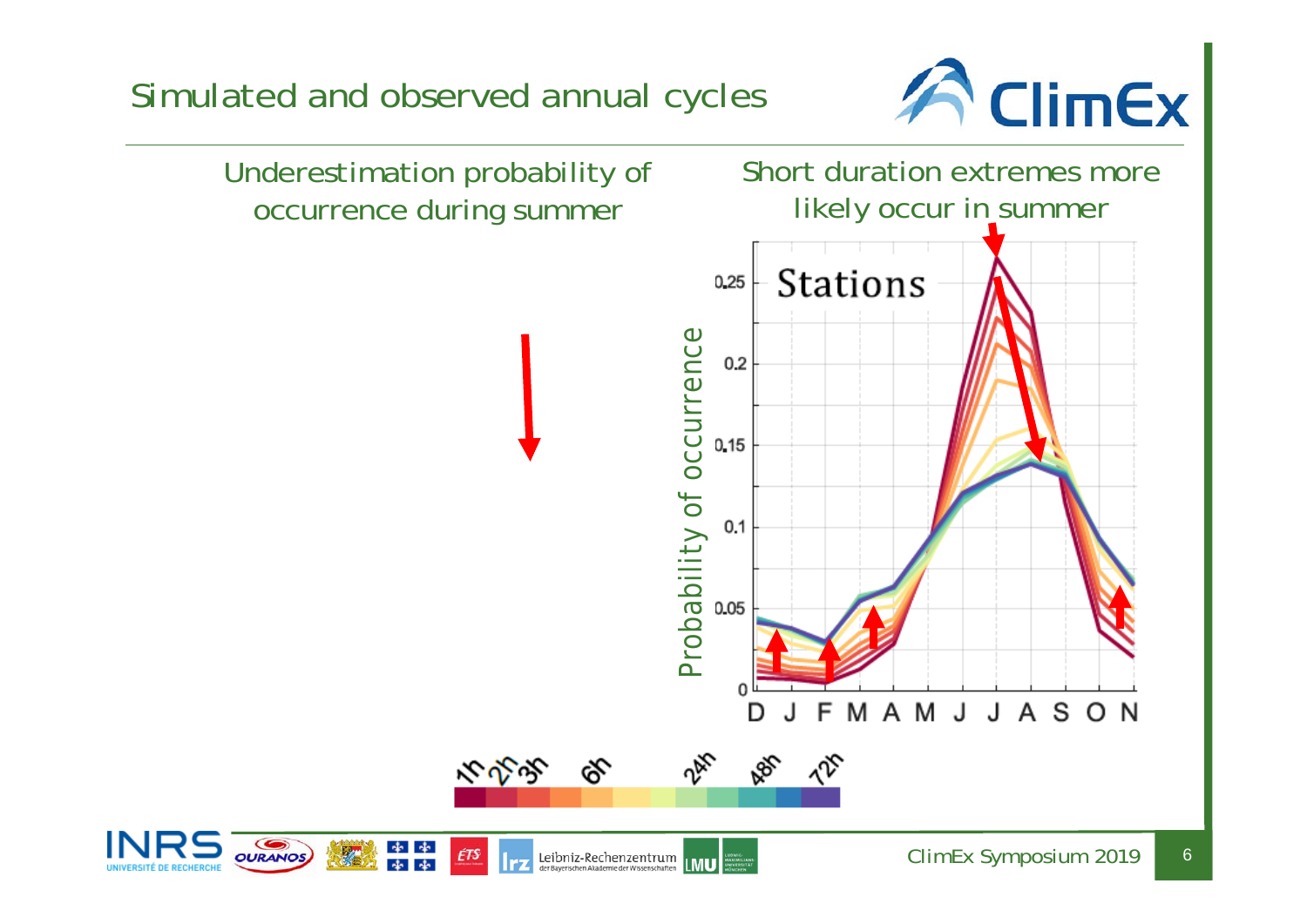Combining the 50-member annual maxima series to assess future extreme precipitation **ACIIMEX** 



Estimation of the 100-yr annual maxima values

3-yr series of 100-yr annual maxima values

南南



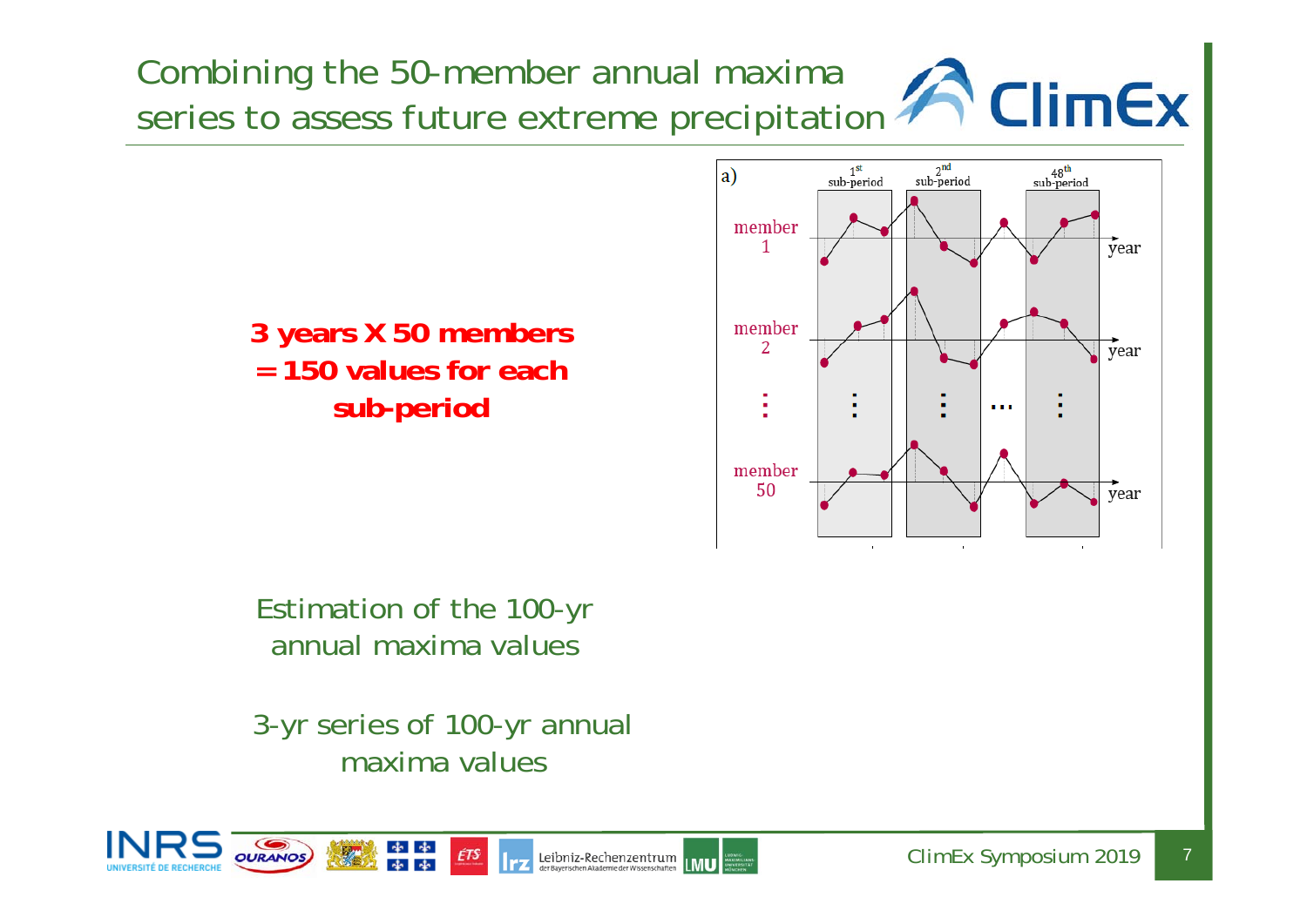Future evolution of 3-h and 24-hr 100-yr return period extreme precipitation





- •Significant increases for most grid points
- •Largest increases for short durations and longer return periods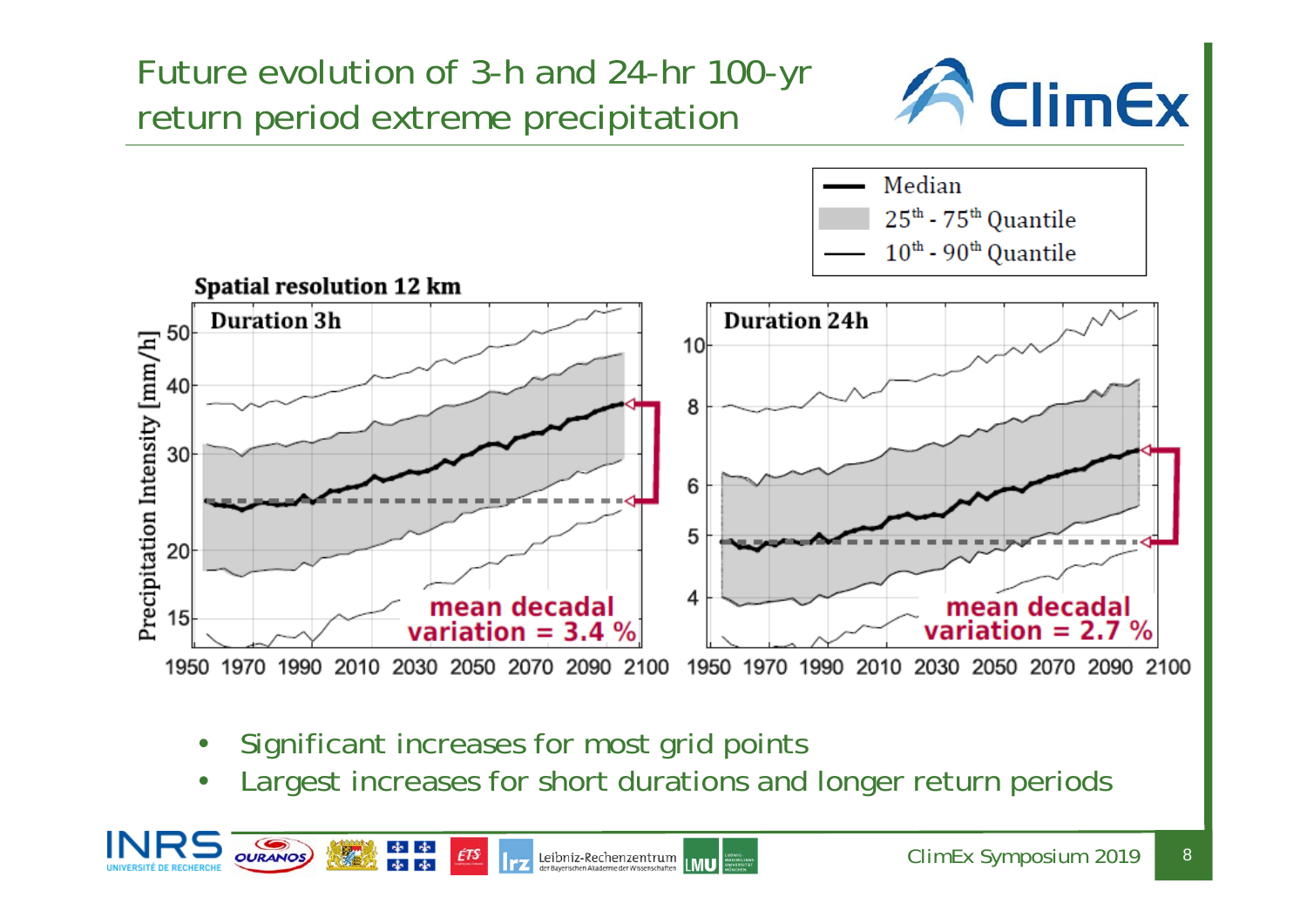



Distribution of the mean date of occurrence of annual maxima